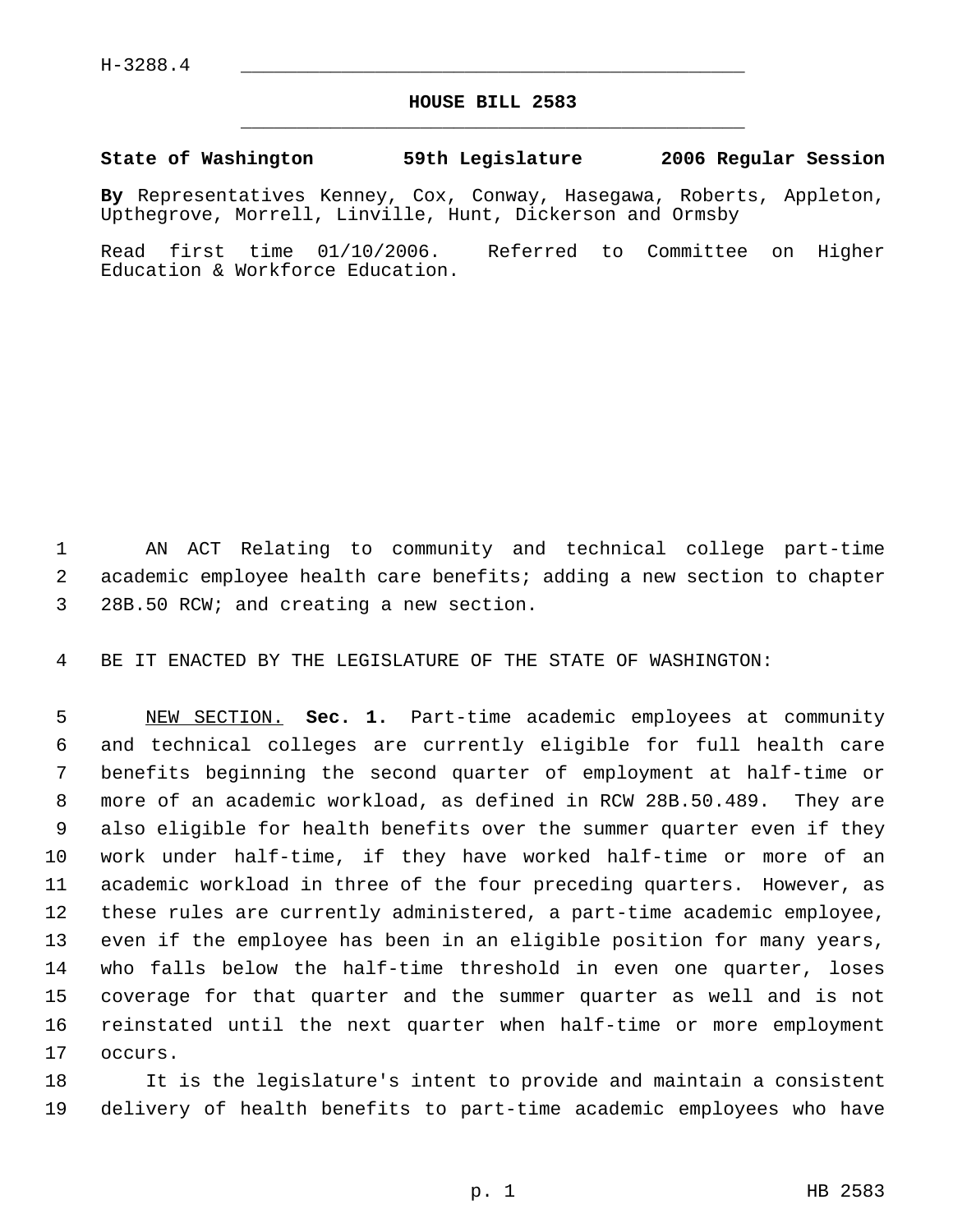established an ongoing employment relationship with the colleges and to prevent unnecessary and harmful lapses in health benefits coverage. To this end, the legislature intends to establish an additional eligibility status to average academic workload over an academic year, rather than in each quarter. This is not intended to alter the continued eligibility of those who continue to maintain half-time or more in each quarter.

 NEW SECTION. **Sec. 2.** A new section is added to chapter 28B.50 RCW to read as follows:

 (1) The criteria in this section shall be used to establish a workload pattern for averaging half-time academic workloads over the course of an academic year. The workload pattern shall be used to report eligibility for state-mandated health insurance for part-time academic employees in community and technical colleges.

 (2) A workload pattern shall be established after two consecutive academic years of employment that averages half time or more of an academic workload as determined according to RCW 28B.50.489. In order to qualify for averaging under this section, the employee must be employed at some level in at least three out of four quarters of the academic year.

 (3) Academic employees who have established a workload pattern shall be considered eligible for health care benefits as long as their workload continues to average half time or more when calculated using any three of the four quarters in an academic year.

 (4)(a) An employee meeting the workload pattern eligibility criteria in this section maintains eligibility for health benefits during any one quarter where the workload is less than half time and during the subsequent summer quarter.

 (b) Once an employee has met the initial workload pattern eligibility requirements under (a) of this subsection, if the workload for that employee averages less than fifty percent over an academic year, excluding summers, the workload pattern is broken.

 (5) If an employee loses workload pattern eligibility under this section by virtue of falling below the workload requirement for one full academic year, the employee may self-pay under the terms of the consolidated omnibus budget reconciliation act (COBRA) and have